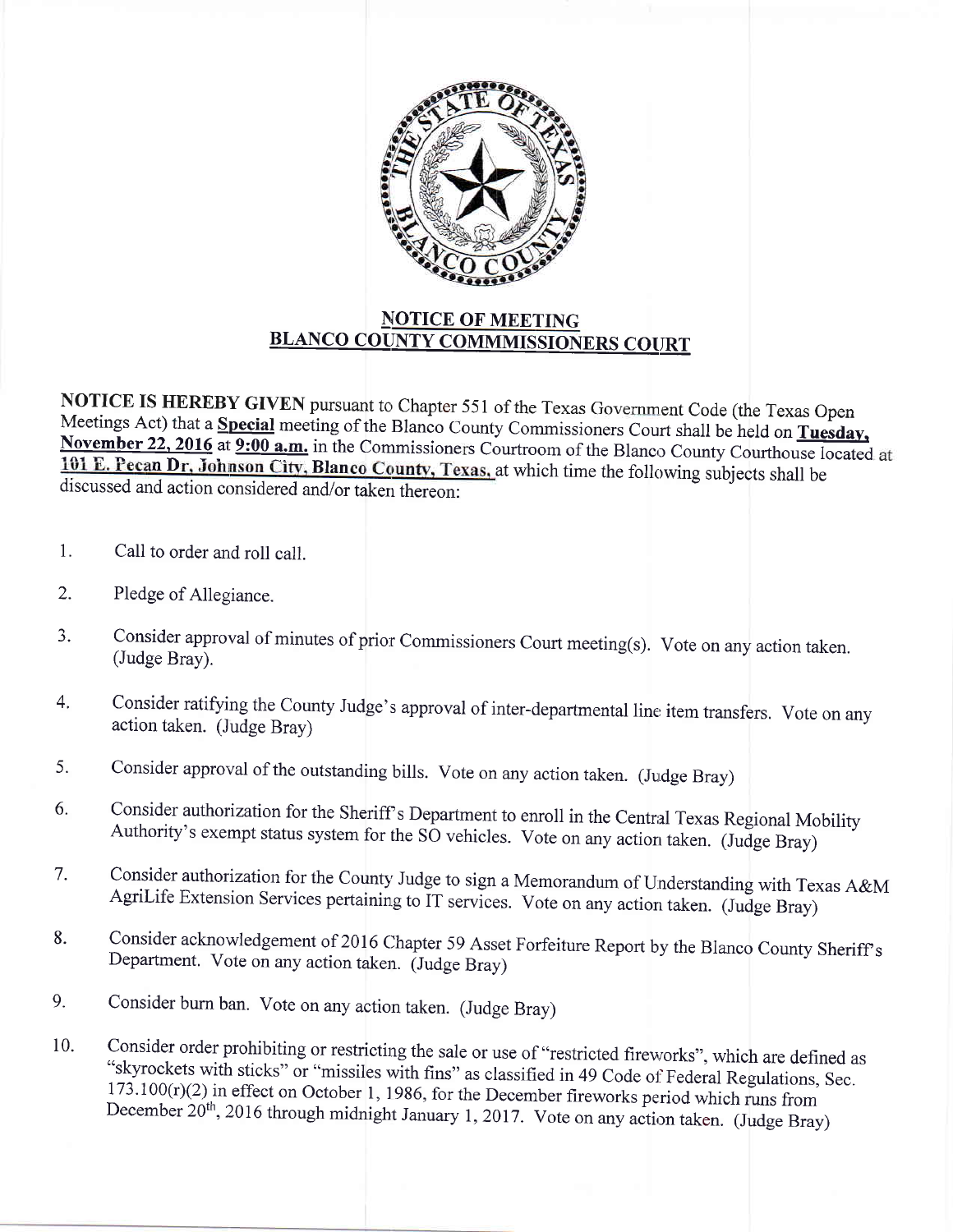- 11. Consider release of the construction bond for the Bluffs at Round Mounlain subdivision in Pct. 3. Vote on any action taken. (Commissioner Liesmann)
- Consider accepting the maintenance bond for the Bluffs at Round Mountain subdivision in Pct. 3. Vote on any action taken. (Commissioner Liesmann) 12.
- Consider update from Park Superintendent Russ Whitlock on the LBJ National Historical Park. Information item only. (Judge Bray) 13.
- 14. Consider report on activities of the Eilanco County Recycling Center and the 2016 County-wide clean up event. Information item only. (Commissioner Granberg)
- 15. Consider discussion of fire suppression in Blanco County subdivisions. Discussion item only. (Judge Bray/Matt McMain)
- Consider discussion of December special meeting. Vote on any action taken. (Judge Bray) 16.
- Consider discussion of Blanco Historical Commission membership. Discussion item only. (Judge Bray) 17.
- Adjourn. 18.

SIGNED this the  $\binom{3}{4}$  day of  $N_0 \cup \{m\}$  bey, 20  $\frac{1}{6}$ 

Brett Bray, County Judge

Blanco Counfy, Texas

## POSTING CERTIFICATE

I, the undersigned, do hereby certify that the above Notice of Meeting, or a true and correct copy thereof, was posted in the Blanco County Courthouse. located at <u>101 E. Pecan Dr</u> in Johnson City, Blanco County, Texas, at a place readily accessible to the public at all times, on this the  $\frac{\{3\}1}{\{1\}}$  day of  $\sqrt{\{2\}1}$  cover a place readily accessible to the public at all times, on this the  $\frac{1}{12}$  day of  $\frac{1}{2}$   $\frac{1}{2}$  day of  $\frac{1}{2}$ .

SIGNED this the  $\sqrt{844}$  day of  $\sqrt{0\nu cm\log 0}$ , 20 $\sqrt{0}$ .

Printed Name: *M. Kathryn Strickland*<br>Title: Secretary, Blanco Co. Judge Blanco County, Texas